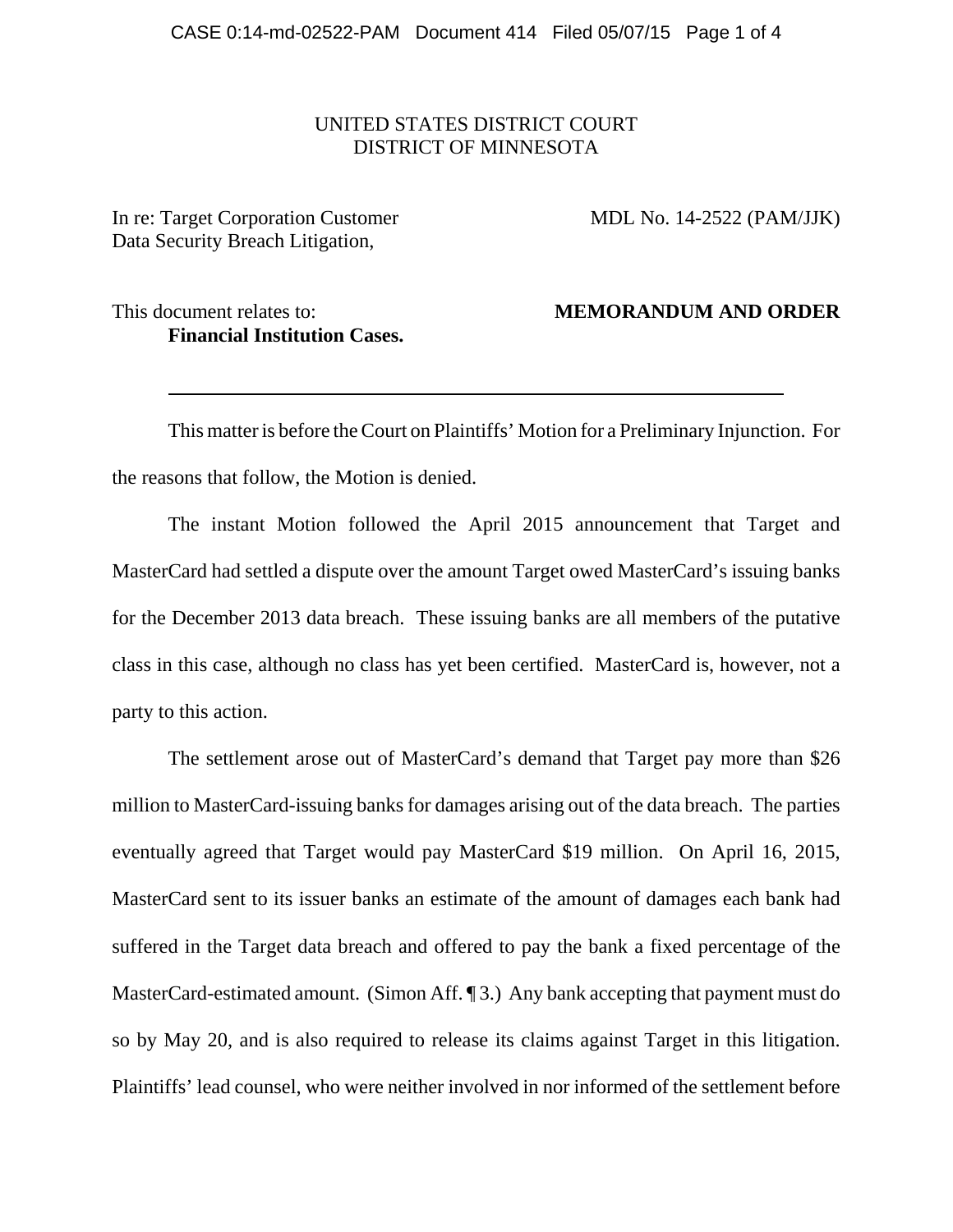### CASE 0:14-md-02522-PAM Document 414 Filed 05/07/15 Page 2 of 4

the public announcement, were not surprisingly discomfitted, the more so because of the short time-frame in which banks must decide whether to participate in the settlement and thereby give up their claims here.

Plaintiffs seek a wide-ranging injunction against the settlement, asking the Court to void any releases MasterCard has received from putative Plaintiffs, to enjoin Target and MasterCard from invoking the jurisdiction of a court other than this Court to enforce the terms of their settlement, to enjoin MasterCard and Target from communicating with the putative class absent prior approval of the Court, and to order Target to issue a curative notice incorporating Plaintiffs' lead counsel's criticisms of the settlement.

Plaintiffs' lead counsel's issues with the settlement are understandable, but they are also not susceptible of a legal remedy. The law permits a defendant or a non-party to communicate with and to settle with putative class members at any time before class certification without Court approval or input as long as those communications are not misleading or coercive. See, e.g., In re Baycol Prods. Litig., No. MDL 1431, 2004 WL 1058105, at \*3 (D. Minn. May 3, 2004) (Davis, J.) ("[S]ince no [] class has yet been certified, Defendants have a right to negotiate settlements with prospective class members."). The Court has almost no authority to oversee such settlements. See Fed. R. Civ. P. 23(e) (providing that a class action may be settled "only with the court's approval"); see also Fed. R. Civ. P. 23 advisory committee's notes (2003 amendments) (noting that Rule 23(e)'s language was amended to make clear that court approval is necessary "only if the claims, issues, or defenses of a certified class are resolved by settlement . . . ."). The statements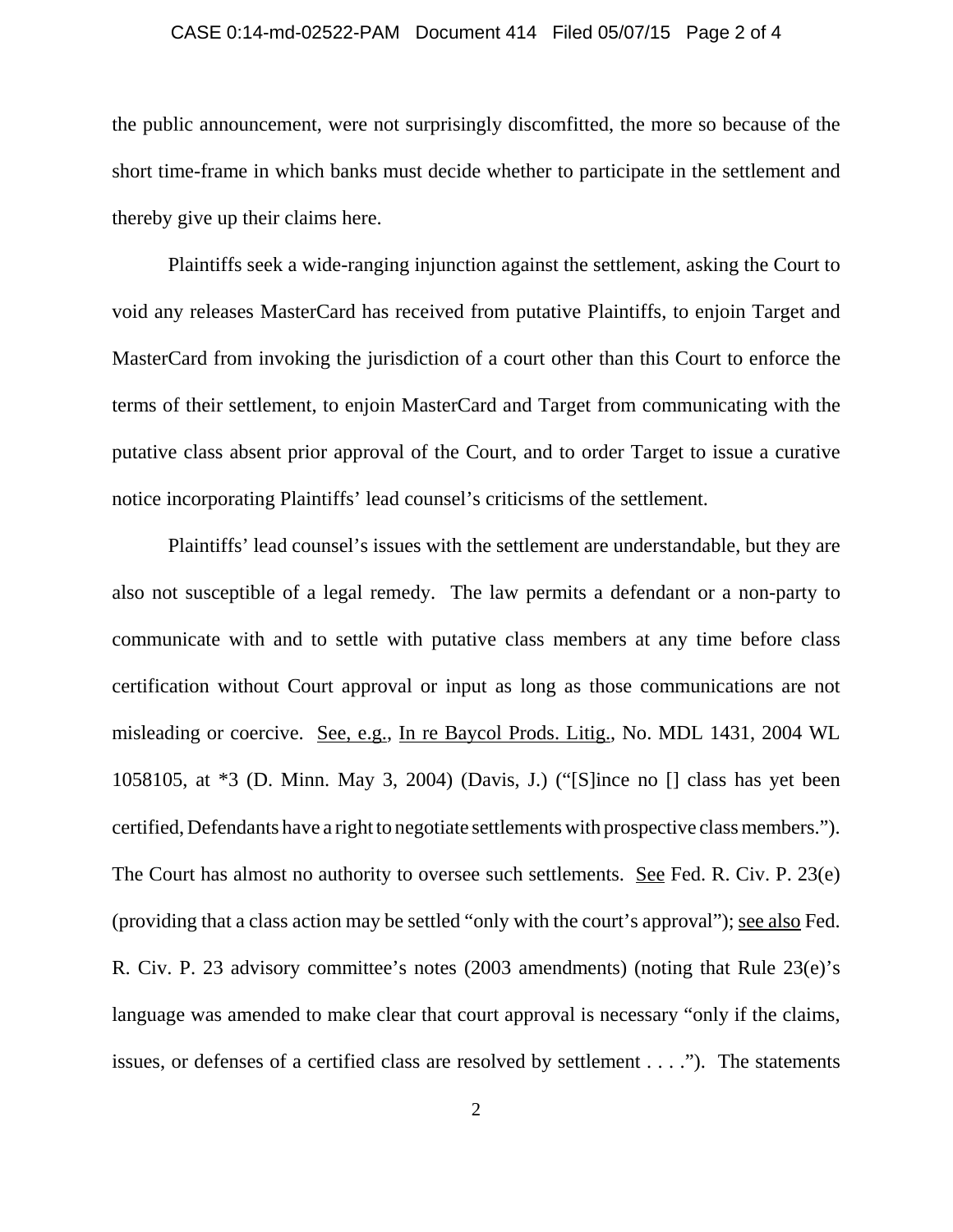#### CASE 0:14-md-02522-PAM Document 414 Filed 05/07/15 Page 3 of 4

MasterCard communicated to the putative class are not misleading. And the record is bereft of any evidence of coercion. Plaintiffs' lead counsel has proffered not a single affidavit from a bank that it fears losing MasterCard's business if it does not accept MasterCard's offer, for example. Absent evidence such as this, the Court cannot infer coercion.

Before a class is certified, a Court's authority over settlements such as these is limited to curing communications that constitute "actual or threatened misconduct of a serious nature." Great Rivers Co-op. of Se. Iowa v. Farmland Indus., Inc., 59 F.3d 764, 766 (8th Cir. 1995). The Eighth Circuit has cautioned that, to restrain speech in the class-action context, "there must be a clear record and specific findings that reflect a weighing of the need for a limitation and the potential interference with the rights of the parties." Id. That the standard for restraining the speech of non-parties is even greater than that necessary to restrain the speech of parties goes without saying.

This standard is simply too high to allow the Court to intervene in the settlement Plaintiffs challenge. The Court agrees with Plaintiffs' counsel that the terms of the settlement do not appear altogether fair or reasonable. At the very least, the way this issue has arisen is neither fair nor is it how the Court expects attorneys to conduct themselves in litigating matters before the Court. But the Court cannot enjoin a proposed settlement in this situation because it suspects that neither the settlement nor the putative class's options are completely fair. The Court may act only if there is "misconduct of a serious nature." Great Rivers, 59 F.3d at 766. Although the settlement may not "pass the smell test," as the saying goes, it is not serious misconduct.